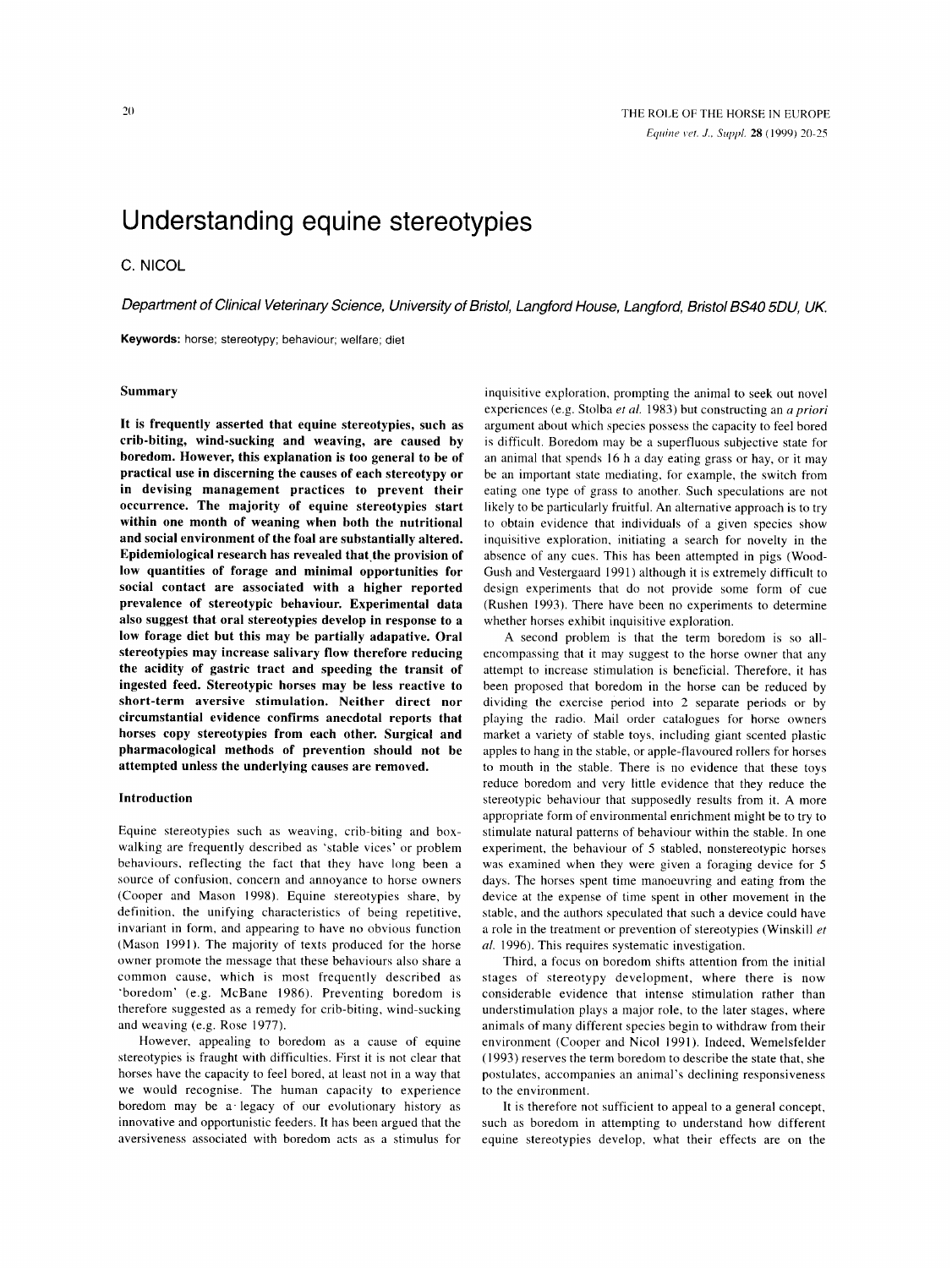horse, and what, if anything, should be done to prevent and treat them. Instead, we need to identify the specific management practices that are associated with **a** high risk of stereotypy development and, in order to understand more about the origin of these behaviours, we need to determine what, if any, function they serve initially and as they become established parts of the horses' behaviour. These tasks can best be achieved by taking **a** multidisciplinary approach.

## **Epidemiology**

Ethologists have long recognised that the most probable general cause of stereotypies in horses and other species is frustrated motivation, which may be associated with **a** high level of arousal (Dantzer 1986; Odberg 1987). In equine husbandry many different motivations are potentially frustrated by different management practices and Kiley-Worthington (1987) wrote that the remarkable thing about equine stereotypies is how *so* many environmental factors can add up to cause the behaviour. If causes can be multifactorial then identifying the role of any particular management practice in the development of equine stereotypy will not be easy if **a** conventional experimental approach is adopted. Epidemiology which, until recently, was **a** rather underutilised branch of equine veterinary research (Reeves 1997), provides an alternative approach. Modem epidemiology with its emphasis on the quantification of risk is **a** particularly appropriate technique to use for problems that are complex and multifactorial and there has been **a** recent surge of interest in the application of epidemiology to **a** range of problems in the horse, including studies of the the risk factors associated with the onset of colic (Reeves *et al.* 1996) and racing injuries (Wilson *et al.* 1996). Epidemiology also avoids some of the ethical issues associated with experimental work on horses. Nowhere could there be **a** greater need for clear epidemiological research than in this thorny area of horse behaviour and welfare.

The usual first step in this type of research is to survey the prevalence of the problem in question. In Thoroughbreds an overall prevalence of stereotypies of between 7 and 15% has been reported (Vecchiotti and Galanti 1986; Prince 1987; Luescher *et al.* 1991). In **a** study of 1750 horses used in different equestrian disciplines, the prevalence of both weaving and crib-biting was higher in dressage and event horses than in horses used for endurance riding (McGreevy *et*  al. 1995a). There was also a positive association between the performance of stereotypy and the amount of time horses spent in the stable, both within and between disciplines. Once prevalence has been established, information about the association between stereotypic behaviour and various management factors can be obtained. The first detailed crosssectional survey of this kind was undertaken by McGreevy *et al.* (1995b). A postal questionnaire was issued to 159 racehorse trainers in England and Wales which, with **a** 62.3% response rate, provided information on 2946 horses. The data were analysed first to establish any associations between the management factors under consideration. It was found, for example, that larger yards were less likely offer forage frequently but more likely to offer more than 6.8 kg of foragelday. Next, simple associations between these management factors and the reported prevalence of stereotypies and wood-chewing were analysed. Finally, in

order to adjust for the potential confounding effects of other variables, the data were subjected to logistic regression analysis and odds ratios were calculated to quantify the extent to which **a** given management factor was associated with an increased or decreased risk of stereotypic behaviour. The odds of an event occurring are defined as the ratio of the probability that it will occur to the probability that it will not. The odds ratio is the ratio of the odds of abnormal behaviour in one group to the odds of abnormal behaviour in **a a** baseline group. An odds ratio less than 1.0 indicates **a** decrease in risk. McGreevy *et al.* (1995b) found that a number of aspects of the management of the horses in their stables were significantly associated with the reported prevalence of stereotypic behaviour. The most significant finding was that the risk of stereotypic behaviour decreased when horses were fed more than 6.8 kg of forage/day. Box designs that allowed visual contact between horses, and the provision of straw bedding were also associated with **a** reduced risk of abnormal behaviour in general. In contrast, the management of the horses when outside their stables e.g. in terms of exercise regime, was not significantly associated with the performance of stereotypic behaviour.

Despite their value in quantifying risk and in examining the relationships between environmental variables, crosssectional surveys of this kind have **a** number of drawbacks. One is that they rely on information supplied by owners rather than observed by experimenters. A second is that they present **a** static snapshot in time. Although McGreevy *et al.* (1995b) argued that it was probable that the horses in their survey had generally been housed in the reporting yard for some time, they were not able to prove that the stereotypic horses had actually been exposed to the management factors that were revealed as important by the statistical analysis.. The management factors of **a** given yard may have caused the abnormal behaviours reported by that yard but it is **also**  possible that yards responded to the appearance of abnormal behaviours by altering their management practices, or even that yards with certain management practices were more likely to 'buy-in' horses already exhibiting, or with **a** greater potential to develop, stereotypies. Therefore, although crosssectional surveys are **a** useful source of material with which to generate hypotheses, they are not very effective in establishing cause and effect relationships.

These difficulties in interpretation can largely be overcome by conducting longitudinal or prospective epidemiological surveys, where individual horses are followed over time so that the exposure of each horse to different events can be recorded in sequence and cause-effect relationships more clearly inferred. In 1995, we began **a** 4-year prospective study of the development of competition horses with the aim of identifying initiating factors in the development of abnormal behaviour patterns in young horses (A.J. Waters, unpublished data). As in previous work, careful records have been taken of the management factors to which each horse is exposed. However, **a** unique feature of this study is that every foal included is observed directly and repeatedly during the pre-weaning period to establish the nature of the mare-foal bond, the duration and frequency of sucking bouts, and the influence of the mare's temperament on the foal. Foals are observed again at weaning to assess the extent of distress shown. Behavioural observations are continued after weaning and supplemented by information acquired from owners. Direct behavioural observations therefore form the core elements of the database.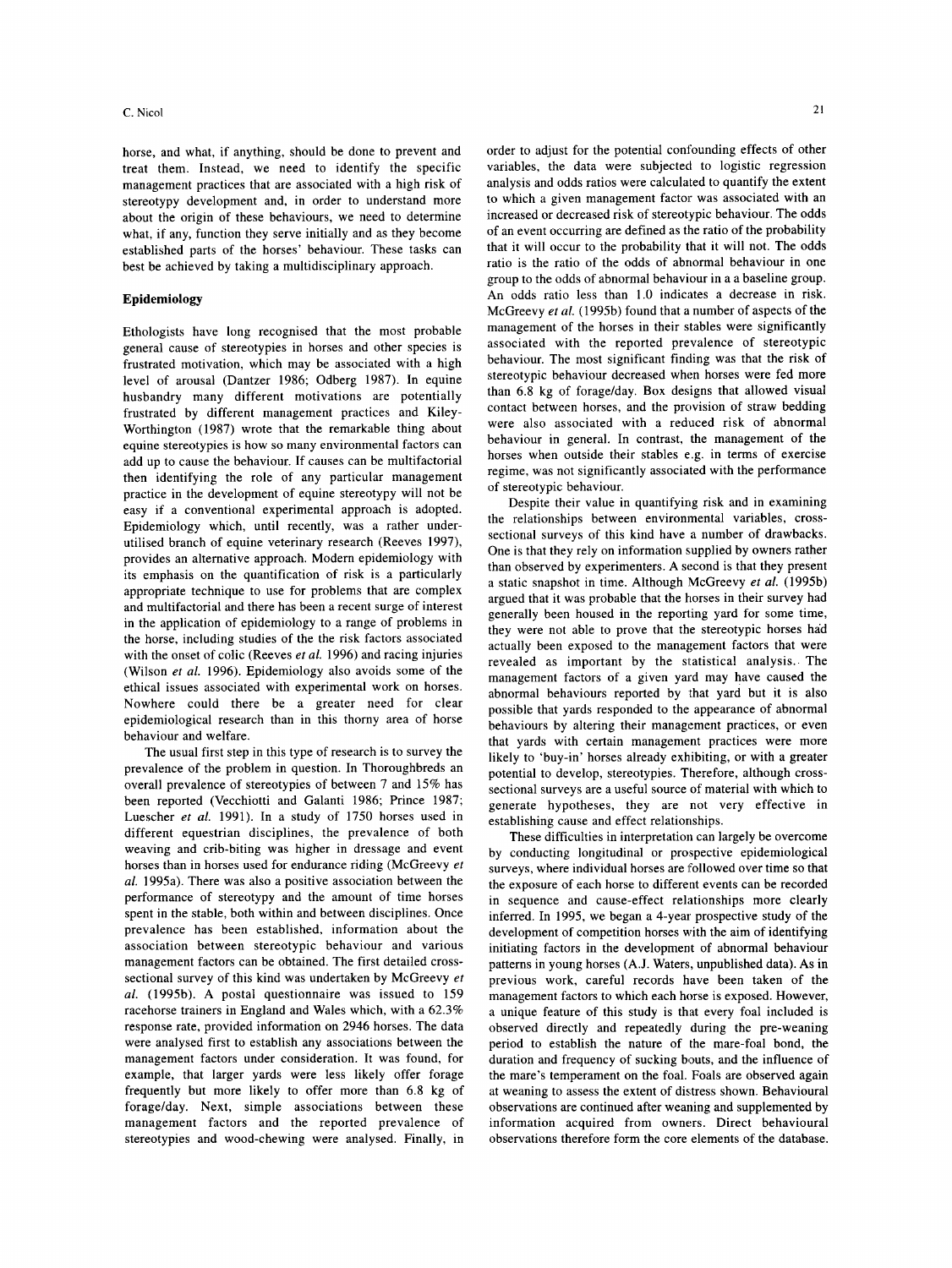To date over 180 foals have been included in the study and the oldest cohort is now age 3 years. By June 1997, 16 horses had developed wood-chewing, and 14 had developed some form of stereotypic behaviour. As yet, the numbers are too small to analyse the different forms of stereotypic behaviour separately. However, a most dramatic finding is that twothirds of the horses that have developed any form of stereotypy have done so within one month of weaning. As the horses were weaned at different ages it seems that some factor associated with the weaning process is responsible for this surge in cases, rather than a simple increase in risk with age. This **is** interesting and appears to confirm Kiley-Worthington's (1987) view that 'weaning may be the single most important factor governing the development of stereotypies'. But it is worth reflecting that many circumstances change at weaning. Most obviously, the marefoal bond is broken, but housing and feeding practices are frequently changed at the same time and it is not clear which, or what combination, of these factors is primarily responsible. Once general risk factors have been identified by an epidemiological approach it may be more fruitful to proceed to a different level of analysis.

### **Behavioural experiments**

Despite similarities in the general causal situations that give rise to stereotypies it has been argued that the underlying heterogeneity of stereotypies should not be overlooked (Mason 1991). The physical appearance of the different equine stereotypies suggests, in itself, that they may arise from different source behaviour patterns, perhaps reflecting the frustration of different motivational systems. Therefore, it has been suggested that the oral stereotypies, crib-biting and wind-sucking, might be related to feeding behaviour, while locomotor stereotypies, weaving and box-walking, may derive from some frustrated attempt to move or escape from the stable (Houpt and McDonnell 1993; Cooper and Mason 1998). However, the evidence for this view is not compelling. First, despite a plethora of reviews, anecdote and opinion, there have been very few scientific studies of stereotypic behaviour in the horse. Most arguments that have been made depend on extrapolation from results obtained from species with very different ecologies. Second, the horses used as subjects in behavioural experiments have often been stereotypic for many months or years. Stereotypies tend to become increasingly self-organised and less dependent on the original causal situation with time (Cooper *et al.* 1996). Third, most experimenters have considered one type of stereotypy rather than attempting a comparative study or have placed behaviours under a general umbrella of 'abnormal behaviour'. For example, Marsden (1993) reported that feeding practices had a greater effect than housing practices on the performance of abnormal behaviour in horses. Marsden found that the physical restriction of a tie-stall had no significant effect on the amount of abnormal behaviour performed by 6 Thoroughbred geldings but that feeding a high concentrate, low forage ration resulted in a significant increase in abnormal behaviour. However, no information was provided on what type of abnormal behaviour was performed by the horses during the experiment, or whether they had shown signs of abnormal behaviour before the experiment began. The experimental data that are available are reviewed below.

#### *Studies on oral grasping and wood-chewing*

Wood-chewing and biting the stable, as relatively variable behaviours, are not usually classified as stereotypies. However, wood-chewing may precede the development of oral stereotypies such as crib-biting in some individuals. **In**  the longitudinal survey described above (A.J. Waters, unpublished data) all the horses that have *so* far developed crib-biting were first recorded as wood-chewing.

Krzak et al. (1991) found that wood-chewing occurred primarily at night and wrote that 'the stomachs of the horses in this trial would likely have been empty when oral contact began to increase'. Haenlein et al. (1966) reported that woodchewing was the 'only undesirable side effect' when horses were fed pelleted compared with loose hay. Willard *et al.*  (1977) reported that horses fed an all-concentrate diet spent significantly more time chewing wood than horses fed hay. The concentrate diet altered caecal fermentation and increased caecal acidity, and the authors argued that this may have influenced the horses' desire to chew wood. More recently, Johnson *et al.* (1998) found that abnormal biting of the stable and wood-chewing were both increased in horses that were fed a predominantly concentrate diet in comparison with horses fed 8 kg of hay/day. These behavioural effects were significantly reduced in horses that were fed a predominantly concentrate diet that was supplemented with virginiamycin, a substance that suppressed lactic acid production in the hindgut and increased hindgut pH. However, as Johnson et al. (1998) noted, it is not clear how changes in gut acidity might come to affect behaviour.

## *Crib-biting and digestive function*

Dietary factors that influence wood-chewing are also pertinent to understanding crib-biting. If these behaviours are performed to regulate some aspect of digestive function then adaptive responses by the horse would be expected. In one study, horses prevented from crib-biting for 24 h by the fitting of cribbing collars, resumed the behaviour at a higher rate than before when the restrictive collars were removed (McGreevy and Nicol 1998a). Behaviours that exhibit this rebound pattern of motivation generally have some role in maintaining homeostasis (Wurbel *et al.* 1998). When the short-term prevention of crib-biting was compared with the effects of short-term prevention of a normal behaviour, eating hay, McGreevy and Nicol (1998b) found that the 2 behaviours were partial substitutes for each other. When horses were prevented from performing both crib-biting and eating hay, crib-biting horses showed a highly significant increase in gut transit time which was not observed in noncribbing horses. The authors suggested that normal gut motility and transit times in crib-biting horses may depend on physical flushing by saliva associated with their crib-biting behaviour. The mechanism by which crib-biting affects digestive function has yet to be elucidated but these results do suggest that the origin of crib-biting is associated with specific dietary problems.

## *Crib-biting and stress coping*

An influential hypothesis has proposed that stereotypies may assist animals to cope with stressful conditions (for review see Mason 1991). The evidence that this **is** the case for crib-biting is, however, weak and contradictory. A key prediction of the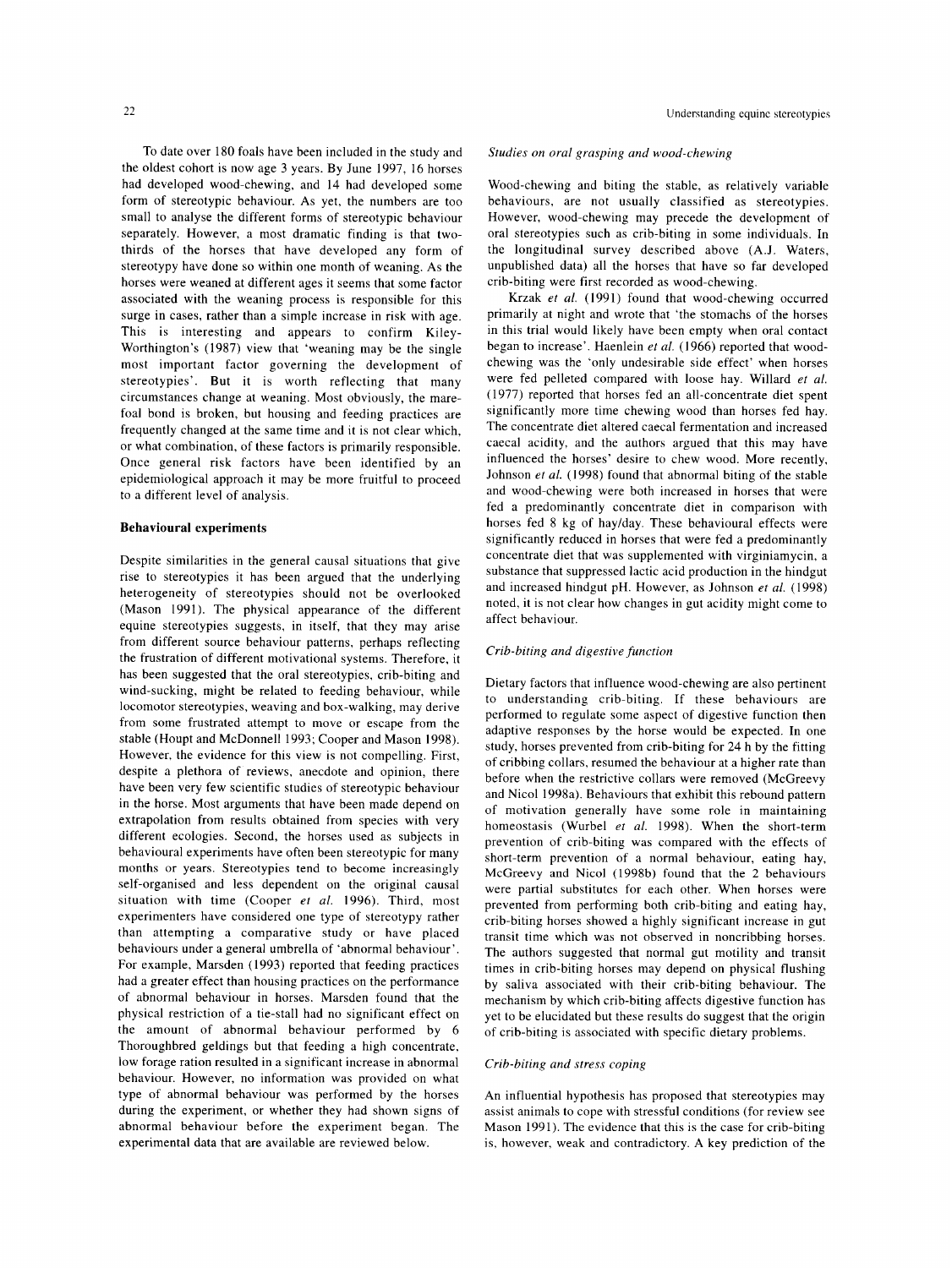stress-coping hypothesis is that stereotypic animals should have lower baseline concentrations of various physiological parameters associated with stress, although it is not clear whether this should be the case all the time or only during bouts of stereotypic behaviour. In horses, the physiological parameters that have received most attention are heart rate, plasma cortisol and plasma beta-endorphin. Some studies have found no difference between cribbing and normal horses in baseline plasma cortisol (McBride 1996) or endorphin levels (McBride 1996; McGreevy and Nicol 1998b). Others have reported higher baseline cortisol (McGreevy and Nicol 1998b) or endorphin levels (Lebelt *et al.* 1996) in cribbing horses. In contrast, Gillham *et al.* (1994) reported that baseline levels of beta-endorphin were significantly lower in crib-biting horses than nonstereotypic controls. One difficulty in interpreting these conflicting results is that horses that develop stereotypies may be more reactive than other horses from the start. The performance of stereotypy may decrease concentrations of these physiological parameters to varying degrees in different individuals, perhaps to levels that do not differ significantly from those of nonstereotypic horses. Longitudinal studies of individual horses initiated prior to the onset of stereotypy would aid interpretation. However, if cribbiting functions to reduce stress, preventing its performance should result in an increase in physiological stress parameters. McGreevy and Nicol (1998b) found **a** slight increase in cortisol when cribbing horses were prevented from both cribbiting and eating hay but, rather inconclusively, this effect was mirrored in the nonstereotypic control horses.

**A** further difficulty is that opioids, such **as** beta-endorphin, have **a** plethora of physiological roles and have been implicated, for example, in reward processes. It has been proposed that the performance of stereotypy becomes selfreinforcing via the facilitation of central opioid release (see Mason 1991, for **a** discussion of this hypothesis) but 'the relevance of measuring peripheral plasma levels of betaendorphin to investigate this hypothesis remains controversial (Ladewig *et al.* 1993). The inhibitory effect of opioid antagonists on crib-biting behaviour found by Dodman *et al.*  (1987) lends some support to this idea, although the results were not replicated by McBride (1996) and the effects of naloxone are not specific to stereotypic behaviour. **An**  alternative to using opioid antagonists is to look for evidence of opioid-based reductions in reactivity or sensitivity to painful stimuli during bouts of stereotypy. Lebelt *et al.* (1996) found that established crib-biters had **a** reduced heart rate and were less responsive to an applied thermal stimulus during bouts of crib-biting behaviour than during interbout intervals. But stereotypic individuals may also show **a** general reduction in reactivity during periods when they are not performing the stereotypy. Minero *et a/.* (1997), for example, found that the heart rate and behavioural response of cribbing horses was lower than that of nonstereotypic horses when **a** lip twitch was applied as **a** method of restraint.

### *Studies of weaving*

There have been very few experimental studies of weaving in horses. McBride (1996) included 3 weaving horses and could not reduce the occurrence of the behaviour by the use of antiweaving bars or the use of naloxone. Two unpublished undergraduate research projects conducted at the University of Bristol in 1994 and 1995 examined the effects of placing **a**  mirror on one wall of **a** stable. Nonstereotypic horses stood close to the mirror and spent substantially less time looking over the stable door while, for *2* weaving horses, the frequency and duration of time spent weaving were reduced. **A** double-blind trial currently in progress at the University of Bristol is examining the effects of feeding **a** valerian-based herbal supplement, claimed to have **a** general calming effect, to weaving horses.

## *Social learning*

**A** number of authors state most confidently that horses imitate stereotypies from each other (e.g. Kiley-Worthington 1987). However, **as** Houpt and McDonnell (1993) note, there is no good evidence that this is the case and clusters of horses with stereotypies may occur on or between yards because of shared exposure to the same management factors. If stereotypies have **a** function, even partially, in meeting frustrated dietary needs or in reducing arousal then it might be beneficial for **a** young animal to learn how to perform the stereotypy by watching **a**  more experienced individual. There is some evidence that the development of locomotor stereotypies in bank voles is facilitated in young animals that are housed in visual contact with stereotypic adults (Cooper and Nicol 1994) but designing **a** similar experiment for horses would be prohibitively expensive. The tendency to copy stereotypic behaviour could be related to the ability to acquire other information or behaviour via the visual observation of companions. However, the studies of equine social learning to date have all produced largely negative results. There is no evidence that horses learn where to find food, or how to obtain it by watching more experienced individuals (Baer *er' a/.* 1983; Baker and Crawford 1986; Clarke *et al.* 1996; Lindberg *et a/.* 1999) although individuals of many other species perform well in such experiments (reviewed by Nicol 1995). However, experiments on equine social learning have tended to use mature subjects and further work with young, potentially more susceptible horses would be useful.

## **Conclusions**

Review articles on equine stereotypic behaviour are relatively common but experimental papers, particularly in peerreviewed journals and on locomotor stereotypies, are conspicuous by their absence. There is **a** great need for more information at **a** time when evidence suggests that we are getting closer to establishing the important causal factors in the development of oral stereotypies. It is clear that, in horses, **as** in many other species, diet **and** feeding regime play **a**  critical role in the development and maintenance of abnormal oral behaviour. The mechanism by which high forage diet reduces the risk of abnormal oral behaviour is not yet known and, clearly, many different levels of explanation are possible. It has been suggested that **a** high forage ration may reduce the time available to perform stereotypy or that the motivation to forage is reduced through increased gut-fill or other feedback mechanisms (McGreevy et al. 1995c; Cooper and Mason 1998). The work of Johnson *et al.* (1998) suggests that there may be feedback from changes in gastric acidity. **A** number of factors, most importantly the feeding of concentrate diets (Rowe *et al.* 1994) and periods of food deprivation (Murray and Eichorn 1996), increase gastric acidity to harmful levels that can result in rapid ulceration (Murray and Eichorn 1996).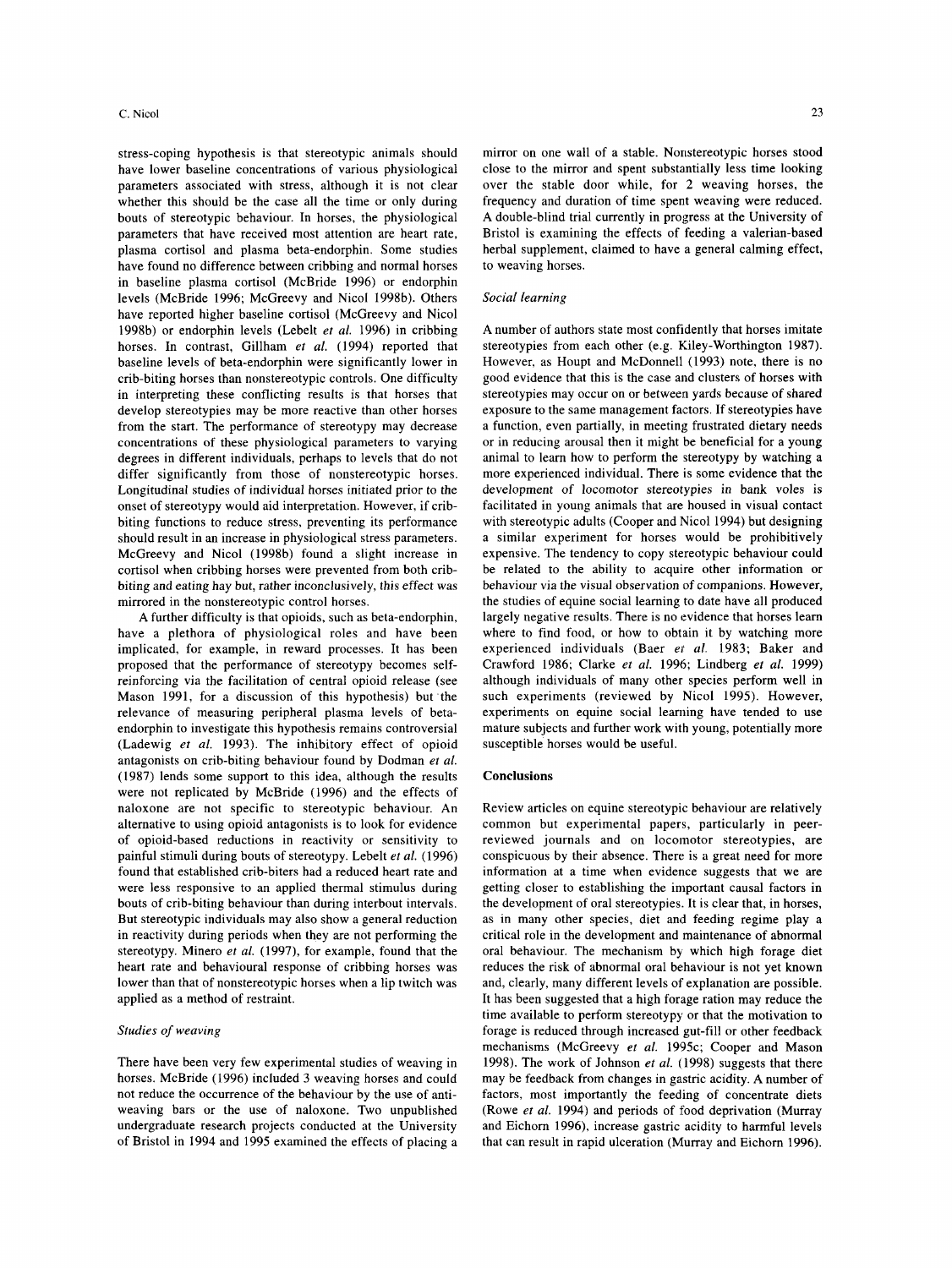Increased wood-chewing may represent the horses' attempt to take in some form of food to raise gastric pH. The performance of crib-biting may result in increased salivary flow providing a direct and adaptive method of reducing gastric acidity. In horses where crib-biting is an established stereotypy, the onset of the behaviour within minutes (Gillham et al. 1994) or, even, seconds (McGreevy et al. 1995c) when horses are fed highly palatable concentrates may indicate that horses have learnt that a short-term protective response is required. It is probable that these attempts are not wholly successful, therefore providing the element of frustration hypothesised to underlie the continued development of stereotypies and their eventual emancipation from the original

In contrast, weaving appears to be a response to the confinement of the stable. The motivation of horses to reinstate social contact cannot be underestimated and weaving is particularly likely to develop when horses are first separated from their dams at weaning. In horses that already weave, the behaviour can most easily be triggered by removing a horse from a neighbouring stable. It appears (tentatively) that the provision of a mirror may help to reduce the social isolation in the stable, although providing increased opportunities for real social contact is likely to be more effective.

This view of equine stereotypies as adaptive attempts by the horse to cope with an inadequate diet or environment suggests that veterinary intervention to prevent them by using surgical or pharmacological methods may be counterproductive.

#### **References**

causal situation.

- Baer. K.L. Potter. G.D.. Friend. T.H. and Beaver. B.V. **(19x3)** Observation ell'ects on learning in horses. *AppI. unim. Erhol.* **11.** 123- 129.
- Raker, A.E.M. and Crawford. B.H. (1986) Observational learning in horses. *Appl. imim. bchcll: Sci.* **15.** 7- **13.**
- Clarke. **J.V..** Nicol, C.J.. Jones. R. and McGreevy. P.D. **(1996)** Effects of observational learning on food selection in horses. *Appl. anim. behav. Sci. SO.* 177- **I** x4.
- Cooper, J.J. and Mason, G. (1998) The identification of abnormal behaviour and hehavioural problems in stahled horses and their relationship to horse welfare: a comparative review. *Equine vet. J., Suppl.* 27, 5-9.
- Cooper, J.J. and Nicol, C.J. (1991) Stereotypic behaviour affects environmental preference in bank voles *(Clethrionomys glareolus)*. *Anim. Behav.* 41, 971-977.
- Cooper. J.J. and Nicol. C.J. (1994) Neighhour effects on the development of locomotor stereotypies in bank voles. *Clethrionomys glareolus*. Anim. *Rc.hu1:* **47.** 2 14-2 16.
- Cooper. J.J.. Odherg. F.O. and Nicol. **C.J. (1996)** 1.imitations on the effectiveness **of** environmental improvements in reducing stereotypic hehaviour in hank voles. *Appl. mini. hehuv. Sci.* **48.** 237-248.
- Dantzer. R. (1986) Behavioral. physiological and functional aspects of stereotyped behavior, a review and a re-interpretation. *J. anim. Sci.* 62, 1776- 1786.
- Dodman, N.H.. Shuster. **I... Court, M.H.** and Dixon, R. (1987) Investigation into the use of narcotic antagonists in the treatment of a stereotypic behaviour pattern (crib-biting) in the horse. *Am. J. vet. Res.* 48, 311-319.
- Gillham. S.R.. Dodman. N.H.. Shuster, **L..** Kream. R. and Rand. W. (1994) The effect of diet on cribbing behaviour and plasma beta-endorphin in horses. *A/J/J/. Uilim.* **bt.hUl'.** *SC'i.* **41.** 147-153.
- Haenlein, G.F.W., Holdren, R.D. and Yoon, Y.M. (1966) Comparative response of horses and sheep to different physical forms of alfalfa hay. J. anim. Sci. *25.* 740-743.
- Houpt, K.A. and McDonnell, S.M. (1993) Equine stereotypies. *Comp. cont. Edirc. prwf.* Vet. **15. 1265-** 127 I .
- Johnson. K.G.. Tyrrell. J., Rowe. J.B. and Pethick, D.W. **(1998)** Behavioural changes in stabled horses given non-therapeutic levels of virginiamycin as Founderguard. *Equine rer. J.* **30, 139-** 143.
- Kiley-Worthington, M. (1987) The Behaviour of Horses in Relation to *Munagement and Training.* J.A. Allen, London. pp 265.
- **Krzak,** W.E.. Gonyou. H.W. and Lawrence. L.M. (1991) Wood chewing hy stabled horses. diurnal pattern and effects **of** exercise. *J. anim. Sci. 69.*  **1053- 1058.**
- Ladewig. J.. de Passille. A.M.. Rushen. J.. Schouten. W.. Terlouw. E.M. and von Borell, E. (1993) Stress and the physiological correlates of stereotypic hehaviour. In: *Stereotypic Behoviour. Fundamentul und Applications to Wclfure.* Eds: A.B. Lawrence and J. Rushen. CAB International. **Oxon.** pp **97-1 18**
- Lehelt. D., Zanella. A.J. and Unshelm, J. **(1996)** Changes in the thermal threshold. heart rate and plasma heta-endorphin associated with cribbing hehaviour in horses. In: *Proceedines of the 30th International Congress for the International Society of Applied Ethology*, Eds: I.J.H. Duncan, T.M. Widowski and D.B. Haley. CSAW. Guelph. Canada. p28.
- Lindherg. **A.C.** Kelland. **A.** and Nicol. C.J. **(1999)** Effects of ohservational learning on acquisition of an operant response in horses. *Appl. unim. Behuv. S(,i.* **61.** 1x7-199.
- Luescher. **U.A..** McKcown, D.B. and Halip. J. **(1991)** Reviewing the causes **of**  ohsessive-compulsive disorders in horses. *Vef. Med.* **86.** 527-530.
- Marsdcn. D. ( **1993)** Feeding practices have greater effect than housing practices in the behaviour and welfare of the horse. In: *Livestock Environment 4*. *Fourth lnternutioiiul .Swipo.sium of tlw Amuif.nn* Society **of** *Agriculrurul Engineer.\.* pp 314-318.
- Mason, G. **(1991)** Stereotypies. a critical review. *him. Behul:* **41,** 1015-1037.
- McBane, S. (1986) Keeping Horses, How to Save Time and Money. Blackwell Scientific Publications, Oxford.
- McBride. **S.** ( **1996) A** comparison **of** physical and pharmacological treatments For stereotyped hehaviour in the horse. In: Proceedings **of** *the 30th International Congress for the International Society of Applied Ethology.* Eds: I.J.H. Duncan, T.M. Widowski and D.B. Haley. CSAW. Guelph. Canada. p 26.
- McGreevy. **P.D.** and Nicol, C.J. **(IY98a)** The effect of short-term prevention on the subsequent rate of crib-biting in Thoroughbred horses. *Equine vet. J.*, *.Sup/)/.* 27. 30-34.
- McGreevy. **P.1).** and Nicol. C.J. ( 1998h) Physiological and hehavioural consequences associated with short-term prevention of crih-hiting in horses. *Physiol. Behav.* **65**, 15-23.
- McGrecvy. P.D.. French. N.P. and Nicol. C.J. **(199Sa)** The prevalence of abnormal behaviours in dressage, eventing and endurance horses in relation **to** stahling. Vet. *Rec.* **137,** 36-37.
- McGreevy, P.D., Cripps, P.J., French. N.D., Green, L.E. and Nicol, C.J. (1995b) Management factors associated with stereotypic and redirected behaviour in the Thoroughhred horse. *Equine wt. J. 27,* 86-91,
- McGreevy. P.D., Richardson, J.11.. Nicol. C.J. and Lane, J.G. **(I9YSc)**  Radiographic and endoscopic study of horses performing an oral **hased**  stereotypy. *€quint, vet.* J. **27. 02-95.**
- Minero, M., Canali, E., Ferrante, V. and Odberg, F.O. (1997) Effect of lip twitch restraint in crihhing horses. In: *Proceedings of the 3Ofh Internutinnal Qm,qrc,.s.s .f.r the Inferncitlmul Socid.v* **of** *Applied EtholoRy,* Eds: P.H. Hemsworth. M. Spinka and L. Kostal. p 96.
- Murray, M.J. and Eichorn, E.S. (1996) Effects of intermittent feed deprivation. intermittent feed deprivation with ranitidine administration, and stall confinement with ad lihitum access **10** hay on gastric ulceration in horses. *Am.* J. *vet. Res.* **II. 1599-1603.**
- Nicol, C.J. (1995) The social transmission of information and behaviour. *Appl. anim. behov. Sci.* **44,** 79-98.
- Odherg. F. (19x7) Behavioural responses **to** stress in larm animals. In: The *Biology of Stress in Furm Animals*, Eds: P.R. Wiepkema and P.W.M. van Adrichem, Martinus Nijhoff, Dordrccht. pp 135-149.
- Prince, D. (1987) Stable vices. In: *Behaviour Problems of Horses. Comp. cont. Ediic. prucr. Vef.* **4. S 1524 159.**
- Reeves, M.J. **(1997)** Equine epidemiology still struggling **to** find a seat at the table. *Equine vet. J.* 29, 82-84.
- Reeves. M.J.. Salman. M.D. and Smith, *G.* ( 1996) Risk factors for equine acute abdominal diseasc (colic), results from a multi-centre case control study. *Preb\*, wf. Med. 26.* 285-301
- Rose. M. (1977) *The Horsemaster's Notebook*. *Harrap*, London. p 230.

Rowe, J.B.. Pethick. D.W. and Lees. M.J. (1994) Prevention of acidosis and laminitis associated with grain feeding in horses. *J. Nufr.* **124.** 2742-2744.

Rushen. J. (1993) Exploration in the pig may not be endogenously motivated.